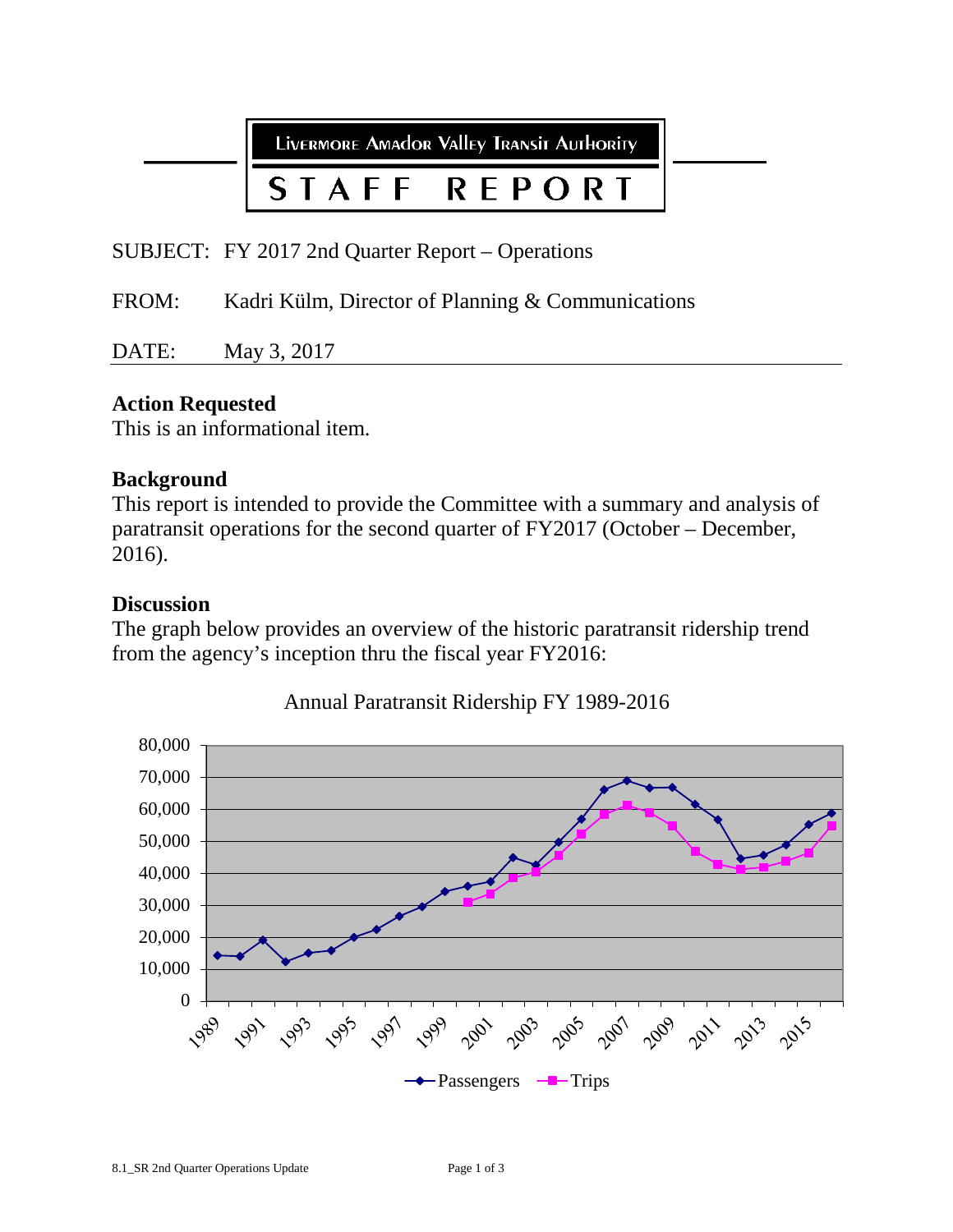The trend of decreasing ridership continues in the second quarter of the current fiscal year. The FY2017 Q2 the total number of passengers served on paratransit, which includes personal care attendants (PCAs) and companions, decreased by 5% from 14,469 to down to 13,759 when compared to the same three months the year prior. The number of trips during the same time period decreased by 10% from 14,332 to 12,841, as the two charts below illustrate. LAVTA pays the contractor on the per trip bases.





On-time performance (OTP) has remained high at 97% both in Q2, FY17 and F2, FY16. The OTP performance standard is 95%.